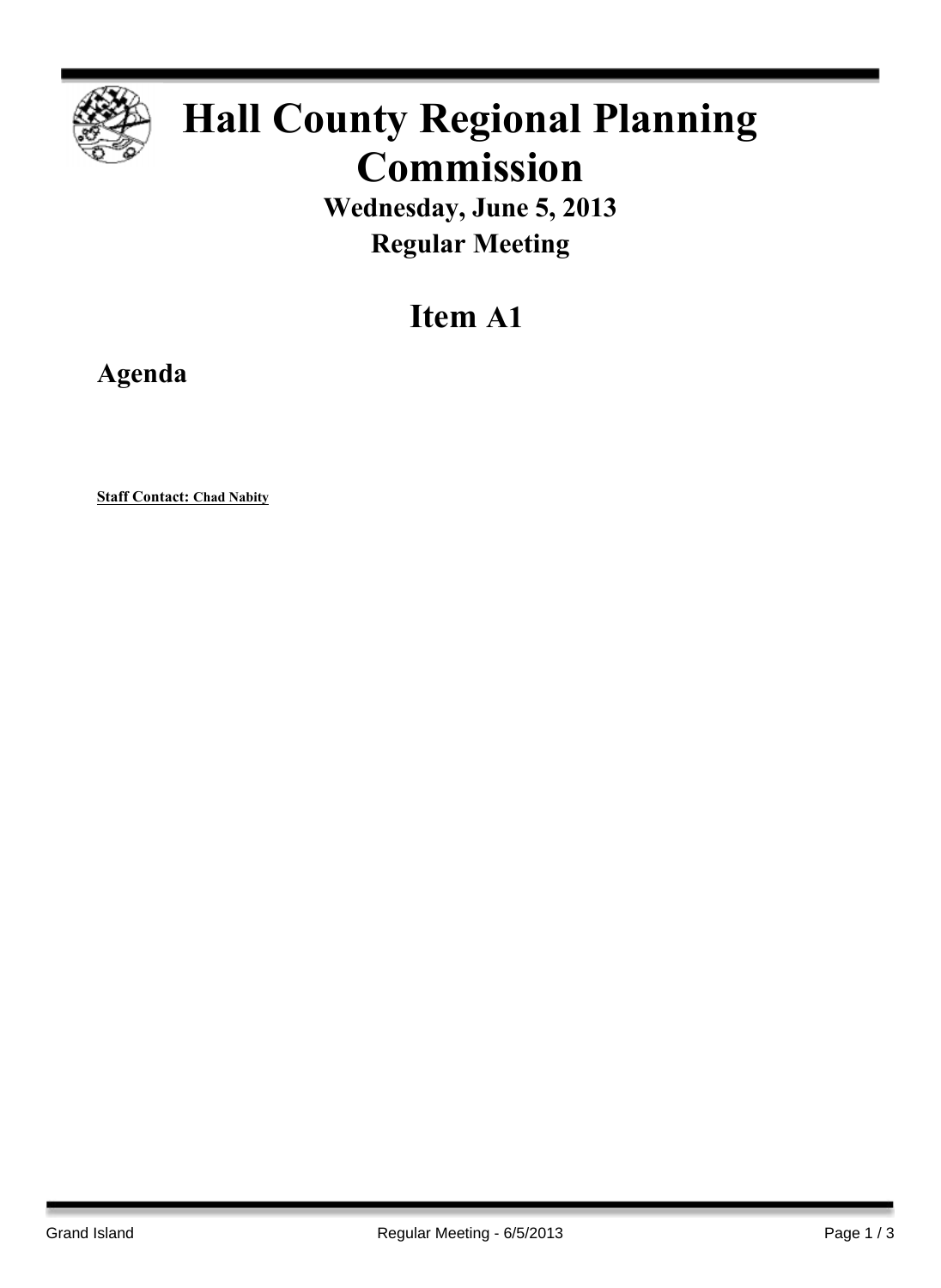### **REGIONAL PLANNING COMMISSION**

#### **AGENDA AND NOTICE OF MEETING Wednesday, June 5, 2013 6:00 p.m. City Hall Council Chambers — Grand Island**

**1. Call to Order.**

**This is a public meeting subject to the open meetings laws of the State of Nebraska. The requirements for an open meeting are posted on the wall in this room and anyone who would like to find out what those are is welcome to read through them**.

- **2. Minutes of May 1, 2013.**
- **3. Request Time to Speak**
- **4. Public Hearing –** Concerning a Redevelopment Plan for an area known as Redevelopment Area No. 11 in the City of Grand Island, Nebraska. The property is located south of Capital Ave., between Broadwell Ave. and Wheeler Ave. in Grand Island, Hall County, Nebraska, Resolution # 2013-05. (C-14-2013GI)
- **5. Public Hearing –** Concerning a Redevelopment Plan for an area known as Redevelopment Area No. 12 in the City of Grand Island, Nebraska. The property is located south of Old Potash Hwy., east of Engleman Rd., and west of North Road, in Grand Island, Hall County, Nebraska, Resolution # 2013-06. (C-15-2013GI)
- **6. Council Referral –** Concerning the formation of a new business improvement district in and around the Downtown Grand Island to replace BID 8. (C-16- 2013GI)

### **Consent Agenda**

- **7. Final Plat - Sterling Estates Third Subdivision** located south of Capital Avenue and west of US Hwy 281, in Grand Island, Hall County, Nebraska. Consisting of 1.40 acres and 8 Lots.
- **8. Final Plat - Sterling Estates Fourth Subdivision** located south of Capital Avenue and west of US Hwy 281, in Grand Island, Hall County, Nebraska. Consisting of 5.01 acres and 24 Lots.
- **9. Final Plat – A & A Woit Subdivision –** located north of Schimmer Drive and west of 90<sup>th</sup> Road, in Hall County, Nebraska. Consisting of 2.06 acres and 1 lot.